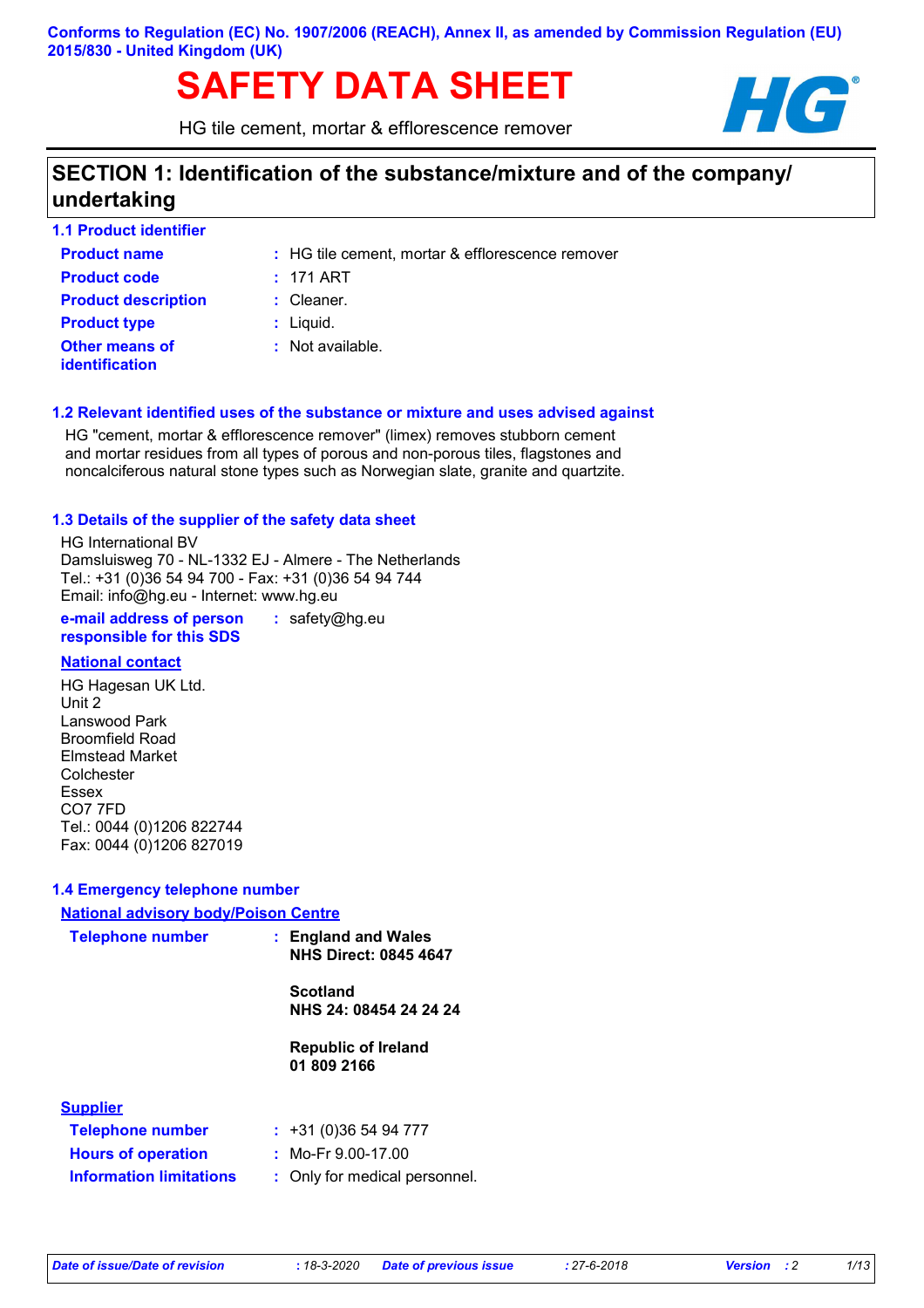*HG tile cement, mortar & efflorescence remover*

# **SECTION 2: Hazards identification**

#### **2.1 Classification of the substance or mixture**

**Product definition :** Mixture

**Classification according to Regulation (EC) No. 1272/2008 [CLP/GHS]**

**:**

**:**

Skin Corr. 1, H314 Eye Dam. 1, H318

The product is classified as hazardous according to Regulation (EC) 1272/2008 as amended.

**Ingredients of unknown toxicity Ingredients of unknown** 

## **ecotoxicity**

See Section 11 for more detailed information on health effects and symptoms. See Section 16 for the full text of the H statements declared above.

## **2.2 Label elements**

**Hazard pictograms :**



| <b>Signal word</b>                                                                                                                                              | $:$ Danger                                                                                                                                                                                                                                                                                              |
|-----------------------------------------------------------------------------------------------------------------------------------------------------------------|---------------------------------------------------------------------------------------------------------------------------------------------------------------------------------------------------------------------------------------------------------------------------------------------------------|
| <b>Hazard statements</b>                                                                                                                                        | : Causes severe skin burns and eye damage.                                                                                                                                                                                                                                                              |
| <b>Precautionary statements</b>                                                                                                                                 |                                                                                                                                                                                                                                                                                                         |
| <b>General</b>                                                                                                                                                  | : If medical advice is needed: Have product container or label at hand. Keep out of<br>reach of children.                                                                                                                                                                                               |
| <b>Prevention</b>                                                                                                                                               | : Wear protective gloves and eye protection.                                                                                                                                                                                                                                                            |
| <b>Response</b>                                                                                                                                                 | : IF SWALLOWED: Rinse mouth. Do NOT induce vomiting. IF ON SKIN (or hair):<br>Take off immediately all contaminated clothing. Rinse skin with water [or shower]. IF<br>IN EYES: Rinse cautiously with water for several minutes. Remove contact lenses, if<br>present and easy to do. Continue rinsing. |
| <b>Storage</b>                                                                                                                                                  | : Not applicable                                                                                                                                                                                                                                                                                        |
| <b>Disposal</b>                                                                                                                                                 | : Dispose of contents and container in accordance with all local, regional, national<br>and international regulations.                                                                                                                                                                                  |
| <b>Hazardous ingredients</b>                                                                                                                                    | : hydrochloric acid                                                                                                                                                                                                                                                                                     |
| <b>Supplemental label</b><br>elements                                                                                                                           | : Not applicable.                                                                                                                                                                                                                                                                                       |
| <b>Annex XVII - Restrictions</b><br>on the manufacture,<br>placing on the market and<br>use of certain dangerous<br>substances, mixtures and<br><b>articles</b> | : Not applicable.                                                                                                                                                                                                                                                                                       |
| <b>Special packaging requirements</b>                                                                                                                           |                                                                                                                                                                                                                                                                                                         |
| <b>Containers to be fitted</b><br>with child-resistant<br>fastenings                                                                                            | : Yes, applicable.                                                                                                                                                                                                                                                                                      |
| Tactile warning of danger : Yes, applicable.                                                                                                                    |                                                                                                                                                                                                                                                                                                         |
| 2.3 Other hazards                                                                                                                                               |                                                                                                                                                                                                                                                                                                         |
| Other hazards which do<br>not result in classification                                                                                                          | : None known.                                                                                                                                                                                                                                                                                           |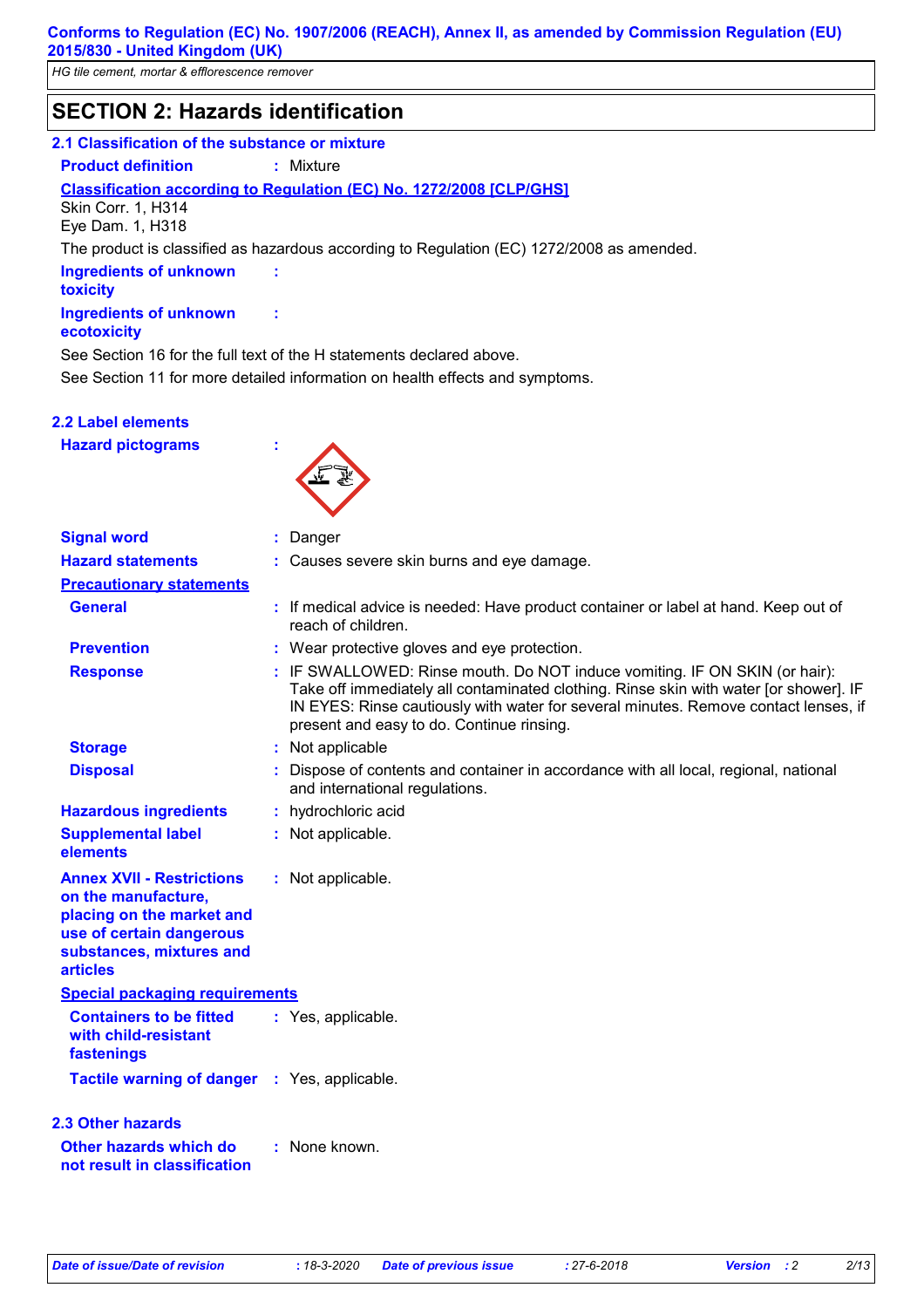# **SECTION 3: Composition/information on ingredients**

| <b>Product/ingredient name</b> | <b>Identifiers</b>                                               | $\frac{9}{6}$ | <b>Regulation (EC) No.</b><br>1272/2008 [CLP]                                    | <b>Type</b> |
|--------------------------------|------------------------------------------------------------------|---------------|----------------------------------------------------------------------------------|-------------|
| hydrogen chloride              | EC: 231-595-7<br>CAS: 7647-01-0                                  | ~10           | Met. Corr. 1, H290<br>Skin Corr. 1B, H314<br>Eye Dam. 1, H318<br>STOT SE 3, H335 | [1] [2]     |
| sulphamidic acid               | EC: 226-218-8<br>CAS: 5329-14-6<br>Index: 016-026-00-0           | $≥2,5 - 5$    | Skin Irrit. 2, H315<br>Eye Irrit. 2, H319<br>Aquatic Chronic 3,<br>H412          | $[1]$       |
| Isotridecanol, ethoxylated     | REACH #:<br>01-2119976362-32<br>EC: 500-241-6<br>CAS: 69011-36-5 | $\geq 1 - 5$  | Acute Tox. 4, H302<br>Eye Dam. 1, H318                                           | $[1]$       |
|                                |                                                                  |               | See Section 16 for<br>the full text of the H<br>statements declared<br>above.    |             |

There are no additional ingredients present which, within the current knowledge of the supplier and in the concentrations applicable, are classified as hazardous to health or the environment, are PBTs, vPvBs or Substances of equivalent concern, or have been assigned a workplace exposure limit and hence require reporting in this section.

**Type** 

[1] Substance classified with a health or environmental hazard

[2] Substance with a workplace exposure limit

[3] Substance meets the criteria for PBT according to Regulation (EC) No. 1907/2006, Annex XIII

[4] Substance meets the criteria for vPvB according to Regulation (EC) No. 1907/2006, Annex XIII

[5] Substance of equivalent concern

[6] Additional disclosure due to company policy

Occupational exposure limits, if available, are listed in Section 8.

# **SECTION 4: First aid measures**

| <b>4.1 Description of first aid measures</b> |                                                                                                                                                                                                                                                                                                                                                                                                                                     |
|----------------------------------------------|-------------------------------------------------------------------------------------------------------------------------------------------------------------------------------------------------------------------------------------------------------------------------------------------------------------------------------------------------------------------------------------------------------------------------------------|
| Eye contact                                  | : Get medical attention immediately. Call a poison center or physician. Immediately<br>flush eyes with plenty of water, occasionally lifting the upper and lower eyelids.<br>Check for and remove any contact lenses. Continue to rinse for at least 10 minutes.<br>Chemical burns must be treated promptly by a physician.                                                                                                         |
| <b>Inhalation</b>                            | : Get medical attention if symptoms occur. Remove victim to fresh air and keep at<br>rest in a position comfortable for breathing. In case of inhalation of decomposition<br>products in a fire, symptoms may be delayed. The exposed person may need to be<br>kept under medical surveillance for 48 hours.                                                                                                                        |
| <b>Skin contact</b>                          | : Get medical attention immediately. Call a poison center or physician. Wash<br>contaminated skin with soap and water. Remove contaminated clothing and shoes.<br>Wash contaminated clothing thoroughly with water before removing it, or wear<br>gloves. Continue to rinse for at least 10 minutes. Chemical burns must be treated<br>promptly by a physician. Wash clothing before reuse. Clean shoes thoroughly<br>before reuse. |
| <b>Ingestion</b>                             | : Get medical attention immediately. Call a poison center or physician. Chemical<br>burns must be treated promptly by a physician.                                                                                                                                                                                                                                                                                                  |
| <b>Protection of first-aiders</b>            | : No action shall be taken involving any personal risk or without suitable training. If it<br>is suspected that fumes are still present, the rescuer should wear an appropriate<br>mask or self-contained breathing apparatus. It may be dangerous to the person<br>providing aid to give mouth-to-mouth resuscitation. Wash contaminated clothing<br>thoroughly with water before removing it, or wear gloves.                     |

# **4.2 Most important symptoms and effects, both acute and delayed Over-exposure signs/symptoms**

| Date of issue/Date of revision | : 18-3-2020 Date of previous issue | : 27-6-2018 | <b>Version</b> : 2 | 3/13 |
|--------------------------------|------------------------------------|-------------|--------------------|------|
|                                |                                    |             |                    |      |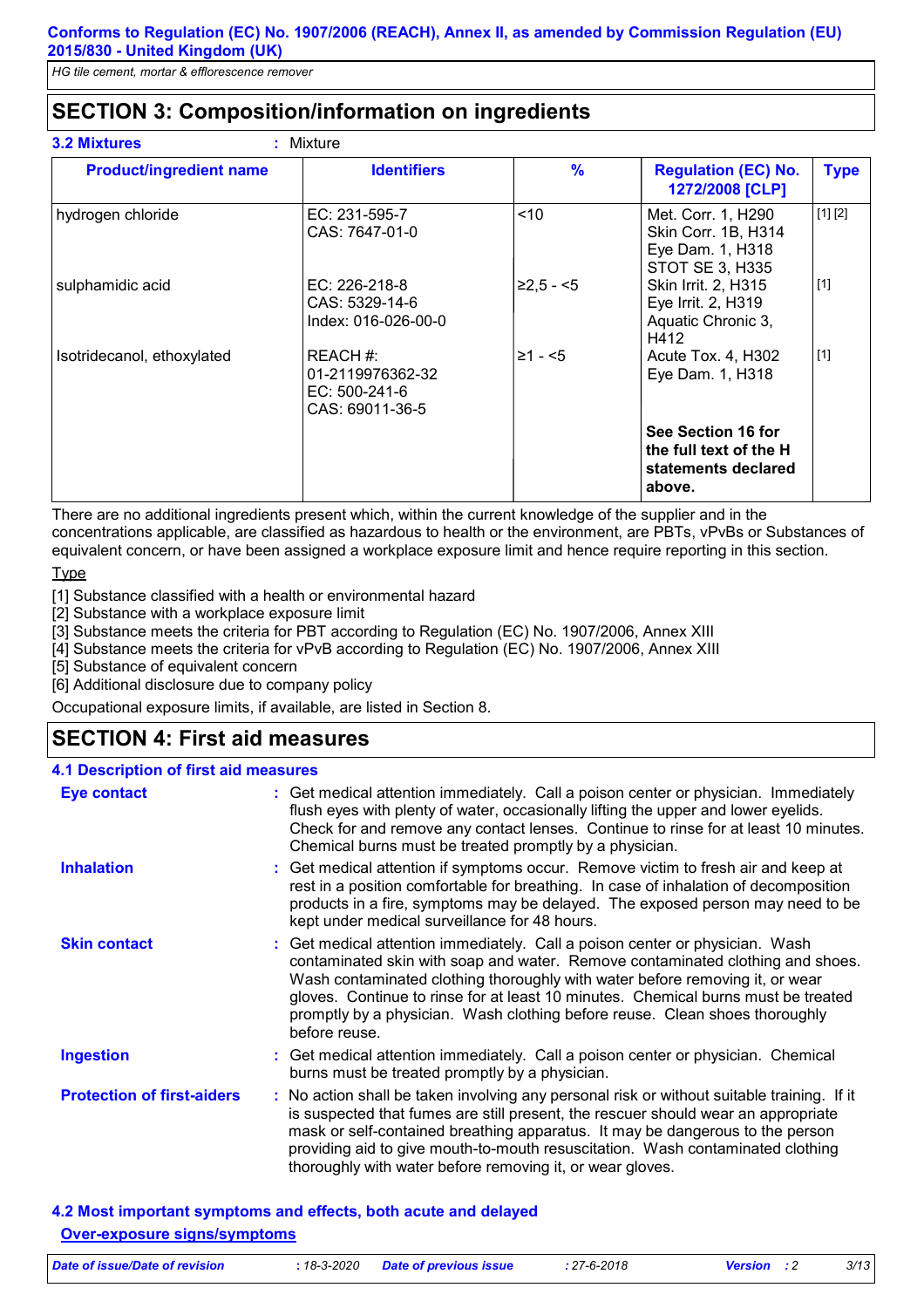# **SECTION 4: First aid measures**

| Eye contact         | : Adverse symptoms may include the following:<br>pain<br>watering<br>redness                           |
|---------------------|--------------------------------------------------------------------------------------------------------|
| <b>Inhalation</b>   | : No specific data.                                                                                    |
| <b>Skin contact</b> | : Adverse symptoms may include the following:<br>pain or irritation<br>redness<br>blistering may occur |
| <b>Ingestion</b>    | : Adverse symptoms may include the following:<br>stomach pains                                         |

#### **4.3 Indication of any immediate medical attention and special treatment needed**

| <b>Notes to physician</b>  | : In case of inhalation of decomposition products in a fire, symptoms may be delayed.<br>The exposed person may need to be kept under medical surveillance for 48 hours. |
|----------------------------|--------------------------------------------------------------------------------------------------------------------------------------------------------------------------|
| <b>Specific treatments</b> | : No specific treatment.                                                                                                                                                 |

# **SECTION 5: Firefighting measures**

| 5.1 Extinguishing media<br><b>Suitable extinguishing</b><br>media | : Not applicable                                                                                                                                                                                                                                                                                                                                                      |
|-------------------------------------------------------------------|-----------------------------------------------------------------------------------------------------------------------------------------------------------------------------------------------------------------------------------------------------------------------------------------------------------------------------------------------------------------------|
| <b>Unsuitable extinguishing</b><br>media                          | : Not applicable                                                                                                                                                                                                                                                                                                                                                      |
|                                                                   | 5.2 Special hazards arising from the substance or mixture                                                                                                                                                                                                                                                                                                             |
| <b>Hazards from the</b><br>substance or mixture                   | : In a fire or if heated, a pressure increase will occur and the container may burst.                                                                                                                                                                                                                                                                                 |
| <b>Hazardous combustion</b><br>products                           | : Decomposition products may include the following materials:<br>carbon dioxide<br>carbon monoxide<br>nitrogen oxides<br>sulfur oxides<br>halogenated compounds                                                                                                                                                                                                       |
| <b>5.3 Advice for firefighters</b>                                |                                                                                                                                                                                                                                                                                                                                                                       |
| <b>Special protective actions</b><br>for fire-fighters            | : Promptly isolate the scene by removing all persons from the vicinity of the incident if<br>there is a fire. No action shall be taken involving any personal risk or without<br>suitable training.                                                                                                                                                                   |
| <b>Special protective</b><br>equipment for fire-fighters          | : Fire-fighters should wear appropriate protective equipment and self-contained<br>breathing apparatus (SCBA) with a full face-piece operated in positive pressure<br>mode. Clothing for fire-fighters (including helmets, protective boots and gloves)<br>conforming to European standard EN 469 will provide a basic level of protection for<br>chemical incidents. |

# **SECTION 6: Accidental release measures**

|                                | 6.1 Personal precautions, protective equipment and emergency procedures                                                                                                                                                                                                                                                                                                                                        |
|--------------------------------|----------------------------------------------------------------------------------------------------------------------------------------------------------------------------------------------------------------------------------------------------------------------------------------------------------------------------------------------------------------------------------------------------------------|
| For non-emergency<br>personnel | : No action shall be taken involving any personal risk or without suitable training.<br>Evacuate surrounding areas. Keep unnecessary and unprotected personnel from<br>entering. Do not touch or walk through spilt material. Do not breathe vapour or mist.<br>Provide adequate ventilation. Wear appropriate respirator when ventilation is<br>inadequate. Put on appropriate personal protective equipment. |
|                                | For emergency responders : If specialised clothing is required to deal with the spillage, take note of any<br>information in Section 8 on suitable and unsuitable materials. See also the<br>information in "For non-emergency personnel".                                                                                                                                                                     |

*Date of issue/Date of revision* **:** *18-3-2020 Date of previous issue : 27-6-2018 Version : 2 4/13*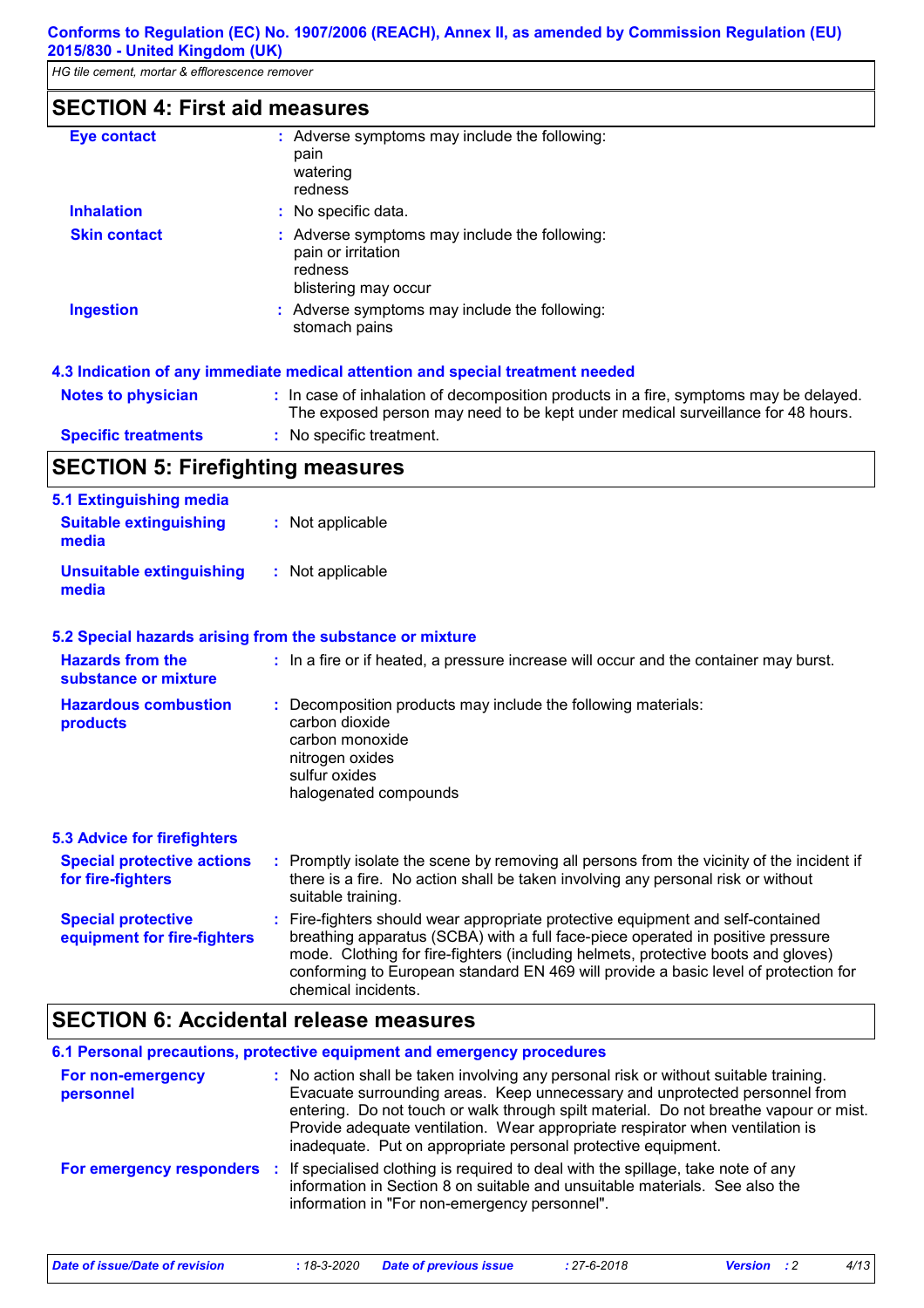# **SECTION 6: Accidental release measures**

| <b>6.2 Environmental</b> | : Avoid dispersal of spilt material and runoff and contact with soil, waterways, drains |
|--------------------------|-----------------------------------------------------------------------------------------|
| <b>precautions</b>       | and sewers. Inform the relevant authorities if the product has caused environmental     |
|                          | pollution (sewers, waterways, soil or air).                                             |

#### **6.3 Methods and material for containment and cleaning up**

| <b>Small spill</b>                               | : Stop leak if without risk. Move containers from spill area. Dilute with water and mop<br>up if water-soluble. Alternatively, or if water-insoluble, absorb with an inert dry<br>material and place in an appropriate waste disposal container. Dispose of via a<br>licensed waste disposal contractor.                                                                                                                                                                                                                                                                                                                                                                                                       |
|--------------------------------------------------|----------------------------------------------------------------------------------------------------------------------------------------------------------------------------------------------------------------------------------------------------------------------------------------------------------------------------------------------------------------------------------------------------------------------------------------------------------------------------------------------------------------------------------------------------------------------------------------------------------------------------------------------------------------------------------------------------------------|
| <b>Large spill</b>                               | : Stop leak if without risk. Move containers from spill area. Approach the release<br>from upwind. Prevent entry into sewers, water courses, basements or confined<br>areas. Wash spillages into an effluent treatment plant or proceed as follows.<br>Contain and collect spillage with non-combustible, absorbent material e.g. sand,<br>earth, vermiculite or diatomaceous earth and place in container for disposal<br>according to local regulations. The spilled material may be neutralized with sodium<br>carbonate, sodium bicarbonate or sodium hydroxide. Dispose of via a licensed<br>waste disposal contractor. Contaminated absorbent material may pose the same<br>hazard as the spilt product. |
| <b>6.4 Reference to other</b><br><b>sections</b> | : See Section 1 for emergency contact information.<br>See Section 8 for information on appropriate personal protective equipment.<br>See Section 13 for additional waste treatment information.                                                                                                                                                                                                                                                                                                                                                                                                                                                                                                                |

# **SECTION 7: Handling and storage**

The information in this section contains generic advice and guidance. The list of Identified Uses in Section 1 should be consulted for any available use-specific information provided in the Exposure Scenario(s).

## **7.1 Precautions for safe handling**

| <b>Protective measures</b>                       | : Put on appropriate personal protective equipment (see Section 8). Do not get in<br>eyes or on skin or clothing. Do not breathe vapour or mist. Do not ingest. If during<br>normal use the material presents a respiratory hazard, use only with adequate<br>ventilation or wear appropriate respirator. Keep in the original container or an<br>approved alternative made from a compatible material, kept tightly closed when not<br>in use. Keep away from alkalis. Empty containers retain product residue and can<br>be hazardous. Do not reuse container. |
|--------------------------------------------------|------------------------------------------------------------------------------------------------------------------------------------------------------------------------------------------------------------------------------------------------------------------------------------------------------------------------------------------------------------------------------------------------------------------------------------------------------------------------------------------------------------------------------------------------------------------|
| <b>Advice on general</b><br>occupational hygiene | Eating, drinking and smoking should be prohibited in areas where this material is<br>handled, stored and processed. Workers should wash hands and face before<br>eating, drinking and smoking. Remove contaminated clothing and protective<br>equipment before entering eating areas. See also Section 8 for additional<br>information on hygiene measures.                                                                                                                                                                                                      |

## **7.2 Conditions for safe storage, including any incompatibilities**

Store in accordance with local regulations. Store in original container protected from direct sunlight in a dry, cool and well-ventilated area, away from incompatible materials (see Section 10) and food and drink. Store locked up. Separate from alkalis. Keep container tightly closed and sealed until ready for use. Containers that have been opened must be carefully resealed and kept upright to prevent leakage. Do not store in unlabelled containers. Use appropriate containment to avoid environmental contamination. See Section 10 for incompatible materials before handling or use.

| 7.3 Specific end use(s)                        |                  |
|------------------------------------------------|------------------|
| <b>Recommendations</b>                         | ÷                |
| Industrial sector specific<br><b>solutions</b> | : Not available. |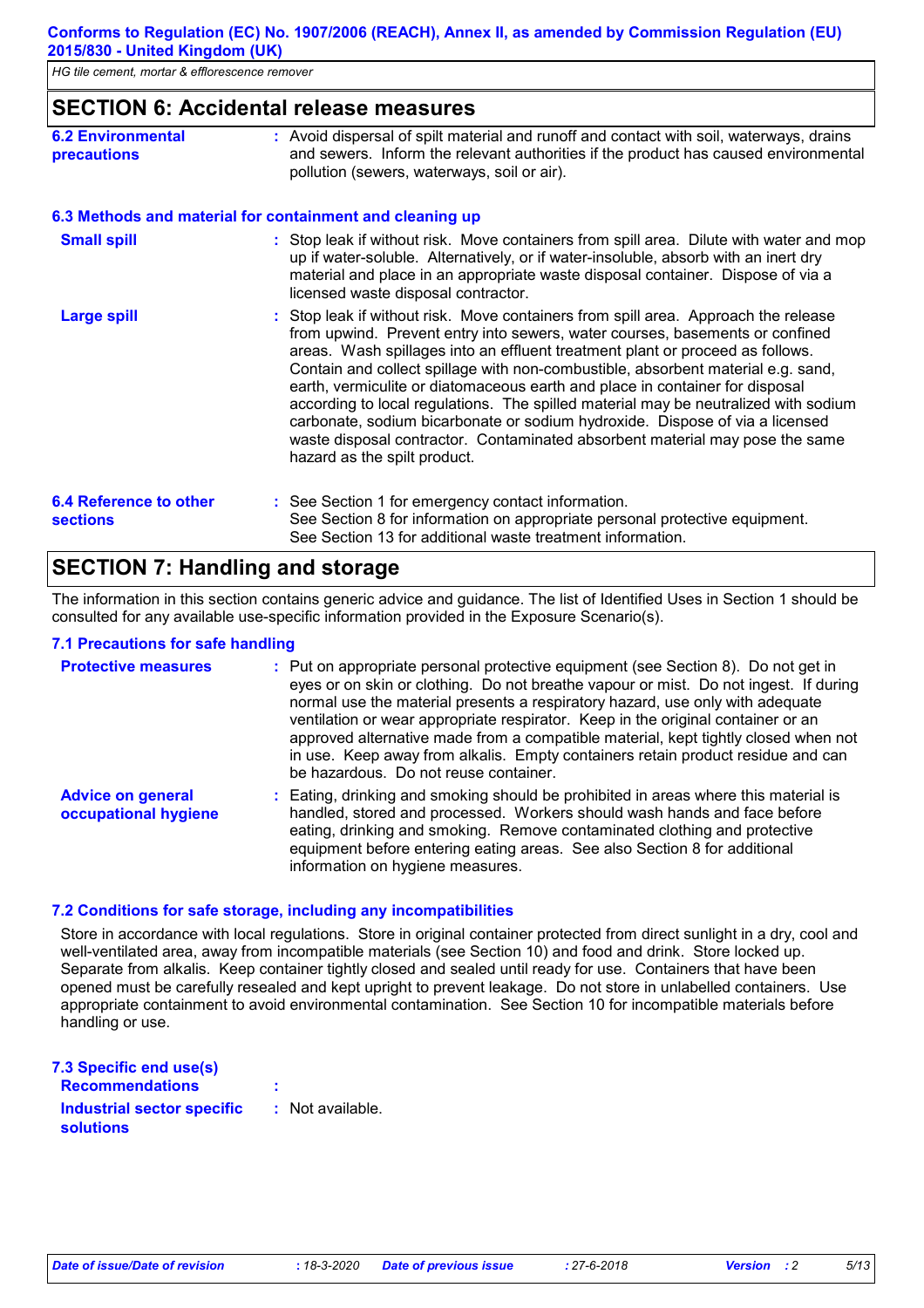# **SECTION 8: Exposure controls/personal protection**

The information in this section contains generic advice and guidance. Information is provided based on typical anticipated uses of the product. Additional measures might be required for bulk handling or other uses that could significantly increase worker exposure or environmental releases.

## **8.1 Control parameters**

#### **Occupational exposure limits**

| <b>Product/ingredient name</b>              |           | <b>Exposure limit values</b>                                                                                                                                                                                                                                                                                                                                                                                                                                                                                                                                                                                                                                                                                                                                                                                                                                                                                                                                                                                          |
|---------------------------------------------|-----------|-----------------------------------------------------------------------------------------------------------------------------------------------------------------------------------------------------------------------------------------------------------------------------------------------------------------------------------------------------------------------------------------------------------------------------------------------------------------------------------------------------------------------------------------------------------------------------------------------------------------------------------------------------------------------------------------------------------------------------------------------------------------------------------------------------------------------------------------------------------------------------------------------------------------------------------------------------------------------------------------------------------------------|
| hydrogen chloride                           |           | EH40/2005 WELs (United Kingdom (UK), 12/2011).<br>STEL: 8 mg/m <sup>3</sup> 15 minutes. Form: Gas and aerosol mists<br>STEL: 5 ppm 15 minutes. Form: Gas and aerosol mists<br>TWA: 2 mg/m <sup>3</sup> 8 hours. Form: Gas and aerosol mists<br>TWA: 1 ppm 8 hours. Form: Gas and aerosol mists                                                                                                                                                                                                                                                                                                                                                                                                                                                                                                                                                                                                                                                                                                                        |
| <b>Recommended monitoring</b><br>procedures | required. | : If this product contains ingredients with exposure limits, personal, workplace<br>atmosphere or biological monitoring may be required to determine the effectiveness<br>of the ventilation or other control measures and/or the necessity to use respiratory<br>protective equipment. Reference should be made to monitoring standards, such as<br>the following: European Standard EN 689 (Workplace atmospheres - Guidance for<br>the assessment of exposure by inhalation to chemical agents for comparison with<br>limit values and measurement strategy) European Standard EN 14042 (Workplace<br>atmospheres - Guide for the application and use of procedures for the assessment<br>of exposure to chemical and biological agents) European Standard EN 482<br>(Workplace atmospheres - General requirements for the performance of procedures<br>for the measurement of chemical agents) Reference to national guidance<br>documents for methods for the determination of hazardous substances will also be |
| <b>DNELS/DMELS</b>                          |           |                                                                                                                                                                                                                                                                                                                                                                                                                                                                                                                                                                                                                                                                                                                                                                                                                                                                                                                                                                                                                       |
| No DNELs/DMELs available.                   |           |                                                                                                                                                                                                                                                                                                                                                                                                                                                                                                                                                                                                                                                                                                                                                                                                                                                                                                                                                                                                                       |
| <b>PNECs</b>                                |           |                                                                                                                                                                                                                                                                                                                                                                                                                                                                                                                                                                                                                                                                                                                                                                                                                                                                                                                                                                                                                       |
| No PNECs available                          |           |                                                                                                                                                                                                                                                                                                                                                                                                                                                                                                                                                                                                                                                                                                                                                                                                                                                                                                                                                                                                                       |
|                                             |           |                                                                                                                                                                                                                                                                                                                                                                                                                                                                                                                                                                                                                                                                                                                                                                                                                                                                                                                                                                                                                       |
| <b>8.2 Exposure controls</b>                |           |                                                                                                                                                                                                                                                                                                                                                                                                                                                                                                                                                                                                                                                                                                                                                                                                                                                                                                                                                                                                                       |
| <b>Appropriate engineering</b><br>controls  |           | : If user operations generate dust, fumes, gas, vapour or mist, use process<br>enclosures, local exhaust ventilation or other engineering controls to keep worker<br>exposure to airborne contaminants below any recommended or statutory limits.                                                                                                                                                                                                                                                                                                                                                                                                                                                                                                                                                                                                                                                                                                                                                                     |
| <b>Individual protection measures</b>       |           |                                                                                                                                                                                                                                                                                                                                                                                                                                                                                                                                                                                                                                                                                                                                                                                                                                                                                                                                                                                                                       |
| <b>Hygiene measures</b>                     |           | : Wash hands, forearms and face thoroughly after handling chemical products,<br>before eating, smoking and using the lavatory and at the end of the working period.<br>Appropriate techniques should be used to remove potentially contaminated clothing.<br>Wash contaminated clothing before reusing. Ensure that eyewash stations and<br>safety showers are close to the workstation location.                                                                                                                                                                                                                                                                                                                                                                                                                                                                                                                                                                                                                     |
| <b>Eye/face protection</b>                  |           | : Safety eyewear complying with an approved standard should be used when a risk<br>assessment indicates this is necessary to avoid exposure to liquid splashes, mists,<br>gases or dusts. If contact is possible, the following protection should be worn,<br>unless the assessment indicates a higher degree of protection: chemical splash<br>goggles and/or face shield. If inhalation hazards exist, a full-face respirator may be<br>required instead. Recommended: chemical splash goggles.                                                                                                                                                                                                                                                                                                                                                                                                                                                                                                                     |
| <b>Skin protection</b>                      |           |                                                                                                                                                                                                                                                                                                                                                                                                                                                                                                                                                                                                                                                                                                                                                                                                                                                                                                                                                                                                                       |
| <b>Hand protection</b>                      |           | : Use protective gloves. Staff training in the correct use and maintenance of personal<br>protective equipment must be guaranteed.<br>· Protection for long-term use or submersion<br>For long-term use or submersion, use nitrile rubber gloves of a thickness of at least<br>0.38mm (thickness depends on type of glove and quality), for a penetration time of<br>at least 480 minutes, tested according to the standard EN 374:2003.<br>· Protection for short-term use (≤30 min) or splash protection<br>For short-term use (≤30 min) or splash protection, use nitrile rubber gloves of a<br>thickness of at least 0.38mm (thickness depends on type of glove and quality), for a                                                                                                                                                                                                                                                                                                                               |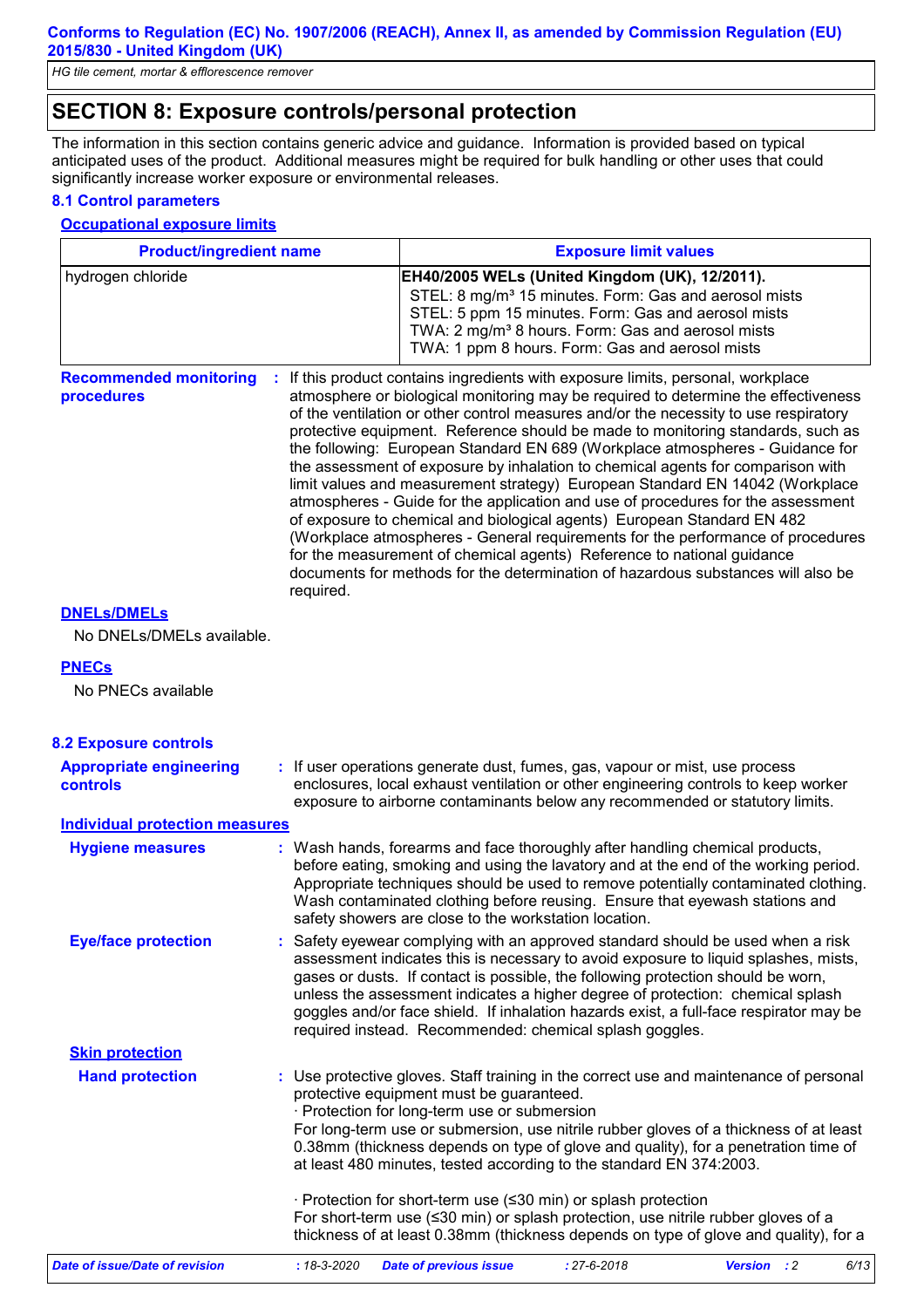# **SECTION 8: Exposure controls/personal protection**

|                                                  | penetration time of at least 30 minutes, tested according to the standard EN 374:<br>2003.                                                                                                                                                                                                                                                                                      |
|--------------------------------------------------|---------------------------------------------------------------------------------------------------------------------------------------------------------------------------------------------------------------------------------------------------------------------------------------------------------------------------------------------------------------------------------|
|                                                  | IMPORTANT: in order to guarantee the safe use of gloves, the following has to be<br>considered when choosing suitable protective gloves:<br>- The simultaneous use of other chemical products;<br>- Necessary protection against physical risks like cutting, perforation or thermal<br>hazards; and<br>- The manufacturer's instructions and/or specifications for the gloves. |
| <b>Body protection</b>                           | : Personal protective equipment for the body should be selected based on the task<br>being performed and the risks involved and should be approved by a specialist<br>before handling this product.                                                                                                                                                                             |
| <b>Other skin protection</b>                     | : Appropriate footwear and any additional skin protection measures should be<br>selected based on the task being performed and the risks involved and should be<br>approved by a specialist before handling this product.                                                                                                                                                       |
| <b>Respiratory protection</b>                    | : Based on the hazard and potential for exposure, select a respirator that meets the<br>appropriate standard or certification. Respirators must be used according to a<br>respiratory protection program to ensure proper fitting, training, and other important<br>aspects of use.                                                                                             |
| <b>Thermal hazards</b>                           |                                                                                                                                                                                                                                                                                                                                                                                 |
| <b>Environmental exposure</b><br><b>controls</b> | : Emissions from ventilation or work process equipment should be checked to<br>ensure they comply with the requirements of environmental protection legislation.<br>In some cases, fume scrubbers, filters or engineering modifications to the process<br>equipment will be necessary to reduce emissions to acceptable levels.                                                 |

# **SECTION 9: Physical and chemical properties**

| 9.1 Information on basic physical and chemical properties         |                                                                      |
|-------------------------------------------------------------------|----------------------------------------------------------------------|
| <b>Appearance</b>                                                 |                                                                      |
| <b>Physical state</b>                                             | $:$ Liquid.                                                          |
| <b>Colour</b>                                                     | : Yellowish.                                                         |
| <b>Odour</b>                                                      | Characteristic.                                                      |
| <b>Odour threshold</b>                                            | $\cdot$ Not available.                                               |
| pH                                                                | : <1 [Conc. (% w/w): 100%]                                           |
| <b>Melting point/freezing point</b>                               | $: 0^{\circ}$ C                                                      |
| <b>Initial boiling point and</b><br>boiling range                 | $: 100^{\circ}$ C                                                    |
| <b>Flash point</b>                                                | : Not available.                                                     |
| <b>Evaporation rate</b>                                           | : Not available.                                                     |
| <b>Flammability (solid, gas)</b>                                  | $:$ Not available.                                                   |
| <b>Upper/lower flammability or</b><br>explosive limits            | : Not available.                                                     |
| <b>Vapour pressure</b>                                            | $:$ Not available.                                                   |
| <b>Vapour density</b>                                             | Not available.                                                       |
| <b>Relative density</b>                                           | : Not available.                                                     |
| <b>Solubility(ies)</b>                                            | Easily soluble in the following materials: cold water and hot water. |
| <b>Partition coefficient: n-octanol/: Not available.</b><br>water |                                                                      |
| <b>Auto-ignition temperature</b>                                  | : Not available.                                                     |
| <b>Decomposition temperature</b>                                  | $:$ Not available.                                                   |
| <b>Viscosity</b>                                                  | Dynamic (room temperature): 157 mPa·s                                |
| <b>Explosive properties</b>                                       | : Not available.                                                     |
| <b>Oxidising properties</b>                                       | : Not available.                                                     |
|                                                                   |                                                                      |

*Date of issue/Date of revision* **:** *18-3-2020 Date of previous issue : 27-6-2018 Version : 2 7/13*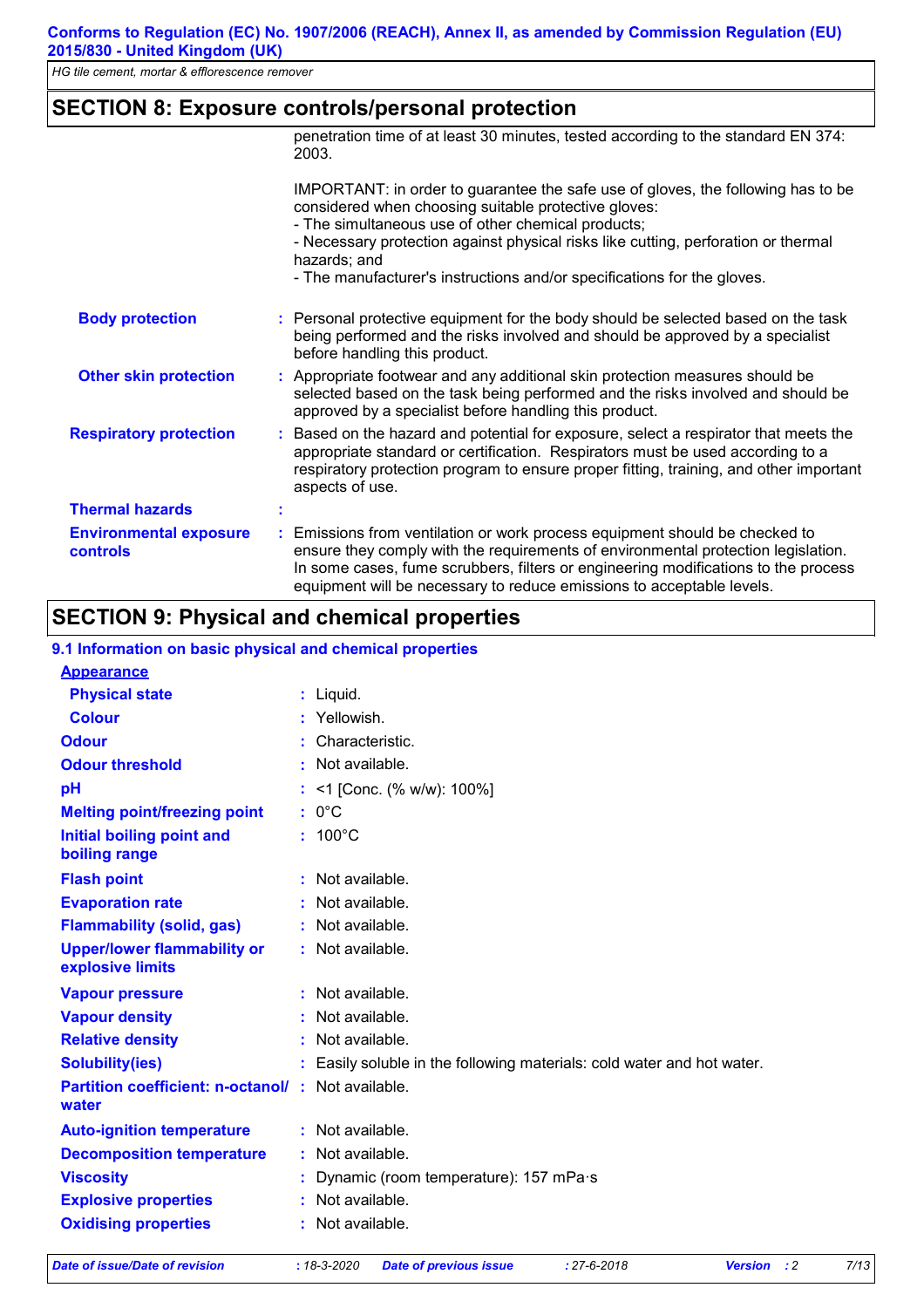*HG tile cement, mortar & efflorescence remover*

# **SECTION 9: Physical and chemical properties**

## **9.2 Other information**

**Solubility in water :** Not available.

No additional information.

| <b>SECTION 10: Stability and reactivity</b>       |                                                                                                                                                                                      |
|---------------------------------------------------|--------------------------------------------------------------------------------------------------------------------------------------------------------------------------------------|
| <b>10.1 Reactivity</b>                            | : No specific test data related to reactivity available for this product or its ingredients.                                                                                         |
| <b>10.2 Chemical stability</b>                    | : The product is stable.                                                                                                                                                             |
| <b>10.3 Possibility of</b><br>hazardous reactions | : Hazardous reactions or instability may occur under certain conditions of storage or<br>use.                                                                                        |
| <b>10.4 Conditions to avoid</b>                   | : Not applicable                                                                                                                                                                     |
| <b>10.5 Incompatible materials</b>                | : Attacks many metals producing extremely flammable hydrogen gas which can form<br>explosive mixtures with air.<br>Reactive or incompatible with the following materials:<br>alkalis |
| <b>10.6 Hazardous</b><br>decomposition products   | : Under normal conditions of storage and use, hazardous decomposition products<br>should not be produced.                                                                            |

# **SECTION 11: Toxicological information**

## **11.1 Information on toxicological effects**

## **Acute toxicity**

| <b>Product/ingredient name</b> | <b>Result</b>  | <b>Species</b> | <b>Dose</b> | <b>Exposure</b> |
|--------------------------------|----------------|----------------|-------------|-----------------|
| ILD50 Oral<br>sulphamidic acid |                | Rat            | 3160 mg/kg  |                 |
| <b>Conclusion/Summary</b>      | Not available. |                |             |                 |

# **Acute toxicity estimates**

Not available.

# **Irritation/Corrosion**

|                        | <b>Species</b>                                                                                     | <b>Score</b>                     | <b>Exposure</b> | <b>Observation</b>                                                                                                                           |
|------------------------|----------------------------------------------------------------------------------------------------|----------------------------------|-----------------|----------------------------------------------------------------------------------------------------------------------------------------------|
| Eyes - Mild irritant   | Rabbit                                                                                             |                                  | 0,5 minutes     |                                                                                                                                              |
|                        |                                                                                                    |                                  |                 |                                                                                                                                              |
|                        |                                                                                                    | $\blacksquare$                   |                 | $\overline{\phantom{a}}$                                                                                                                     |
|                        |                                                                                                    |                                  |                 |                                                                                                                                              |
|                        |                                                                                                    | $\overline{a}$                   |                 |                                                                                                                                              |
|                        |                                                                                                    | $\blacksquare$                   |                 |                                                                                                                                              |
|                        |                                                                                                    |                                  |                 |                                                                                                                                              |
|                        | Human                                                                                              | $\blacksquare$                   |                 | $\overline{\phantom{a}}$                                                                                                                     |
|                        |                                                                                                    |                                  |                 |                                                                                                                                              |
|                        |                                                                                                    |                                  |                 |                                                                                                                                              |
| Skin - Severe irritant | Rabbit                                                                                             | $\overline{\phantom{a}}$         | 24 hours 500    | $\blacksquare$                                                                                                                               |
|                        |                                                                                                    |                                  |                 |                                                                                                                                              |
| : Not available.       |                                                                                                    |                                  |                 |                                                                                                                                              |
|                        |                                                                                                    |                                  |                 |                                                                                                                                              |
| : Not available.       |                                                                                                    |                                  |                 |                                                                                                                                              |
|                        |                                                                                                    |                                  |                 |                                                                                                                                              |
| : Not available.       |                                                                                                    |                                  |                 |                                                                                                                                              |
|                        |                                                                                                    |                                  |                 |                                                                                                                                              |
|                        | Skin - Mild irritant<br>Eyes - Moderate irritant<br>Eyes - Severe irritant<br>Skin - Mild irritant | <b>Human</b><br>Rabbit<br>Rabbit |                 | 5 milligrams<br>24 hours 4<br>Percent<br>20 milligrams<br>24 hours 250<br>Micrograms<br>120 hours 4<br>Percent<br>Intermittent<br>milligrams |

*Date of issue/Date of revision* **:** *18-3-2020 Date of previous issue : 27-6-2018 Version : 2 8/13*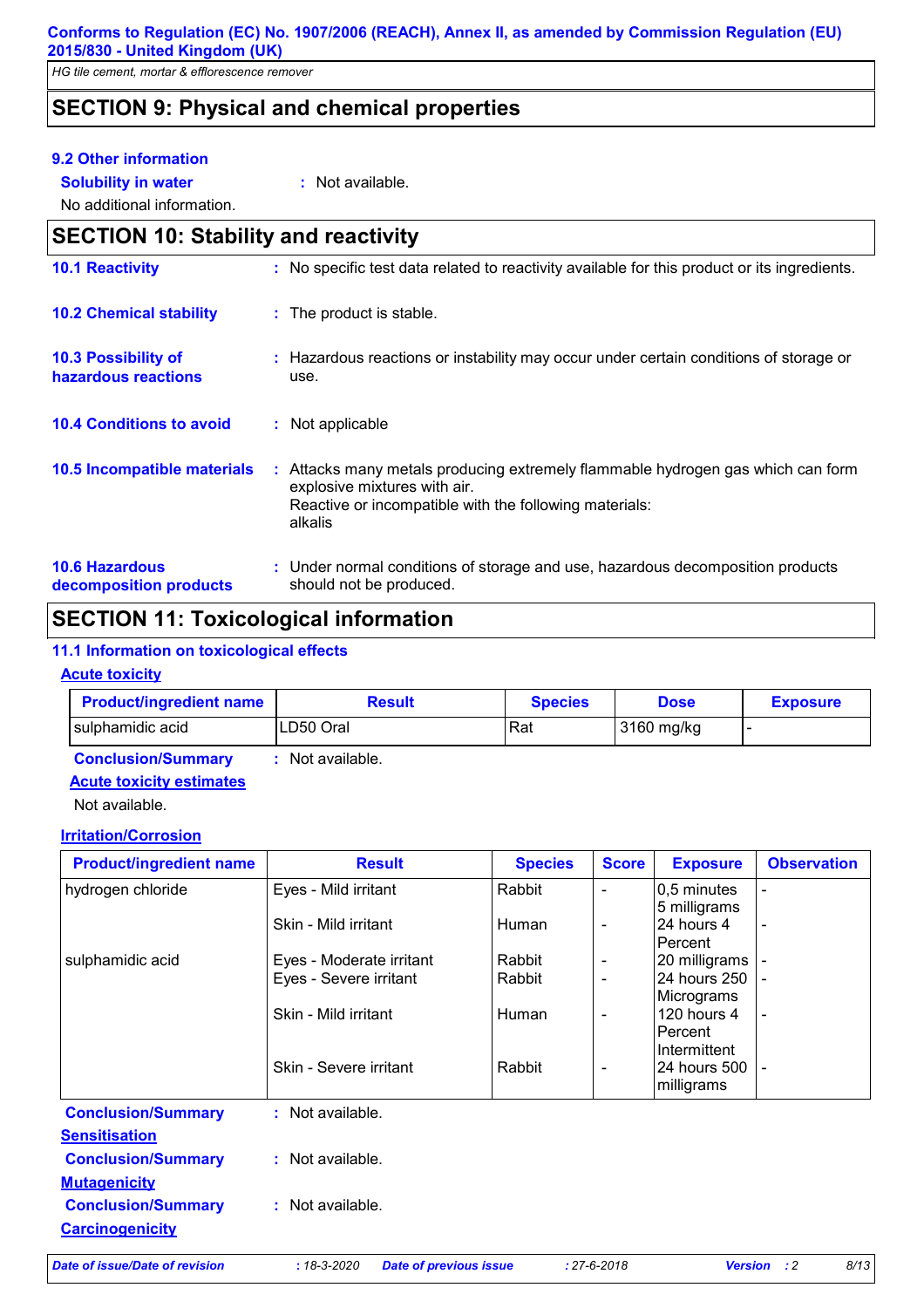*HG tile cement, mortar & efflorescence remover*

# **SECTION 11: Toxicological information Conclusion/Summary :** Not available.

**Reproductive toxicity**

**Conclusion/Summary :** Not available.

**Teratogenicity**

**Conclusion/Summary :** Not available.

# **Specific target organ toxicity (single exposure)**

| <b>Product/ingredient name</b> | <b>Category</b> | <b>Route of</b><br>exposure | <b>Target organs</b>            |
|--------------------------------|-----------------|-----------------------------|---------------------------------|
| hydrogen chloride              | Category 3      | Not applicable.             | Respiratory tract<br>irritation |

# **Specific target organ toxicity (repeated exposure)**

Not available.

# **Aspiration hazard**

Not available.

#### **Information on likely routes : Not available. of exposure**

# **Potential acute health effects**

| Eye contact         | : Causes serious eye damage.                        |
|---------------------|-----------------------------------------------------|
| <b>Inhalation</b>   | : No known significant effects or critical hazards. |
| <b>Skin contact</b> | : Causes severe burns.                              |
| <b>Ingestion</b>    | : No known significant effects or critical hazards. |

# **Symptoms related to the physical, chemical and toxicological characteristics**

| <b>Eye contact</b>  | : Adverse symptoms may include the following:<br>pain<br>watering<br>redness                           |
|---------------------|--------------------------------------------------------------------------------------------------------|
| <b>Inhalation</b>   | : No specific data.                                                                                    |
| <b>Skin contact</b> | : Adverse symptoms may include the following:<br>pain or irritation<br>redness<br>blistering may occur |
| <b>Ingestion</b>    | : Adverse symptoms may include the following:<br>stomach pains                                         |

# **Delayed and immediate effects as well as chronic effects from short and long-term exposure**

| <b>Short term exposure</b>                        |                                                     |
|---------------------------------------------------|-----------------------------------------------------|
| <b>Potential immediate</b><br><b>effects</b>      | $\therefore$ Not available.                         |
| <b>Potential delayed effects</b>                  | : Not available.                                    |
| Long term exposure                                |                                                     |
| <b>Potential immediate</b><br><b>effects</b>      | : Not available.                                    |
| <b>Potential delayed effects : Not available.</b> |                                                     |
| <b>Potential chronic health effects</b>           |                                                     |
| Not available.                                    |                                                     |
| <b>Conclusion/Summary</b>                         | : Not available.                                    |
| <b>General</b>                                    | : No known significant effects or critical hazards. |
|                                                   |                                                     |

*Date of issue/Date of revision* **:** *18-3-2020 Date of previous issue : 27-6-2018 Version : 2 9/13*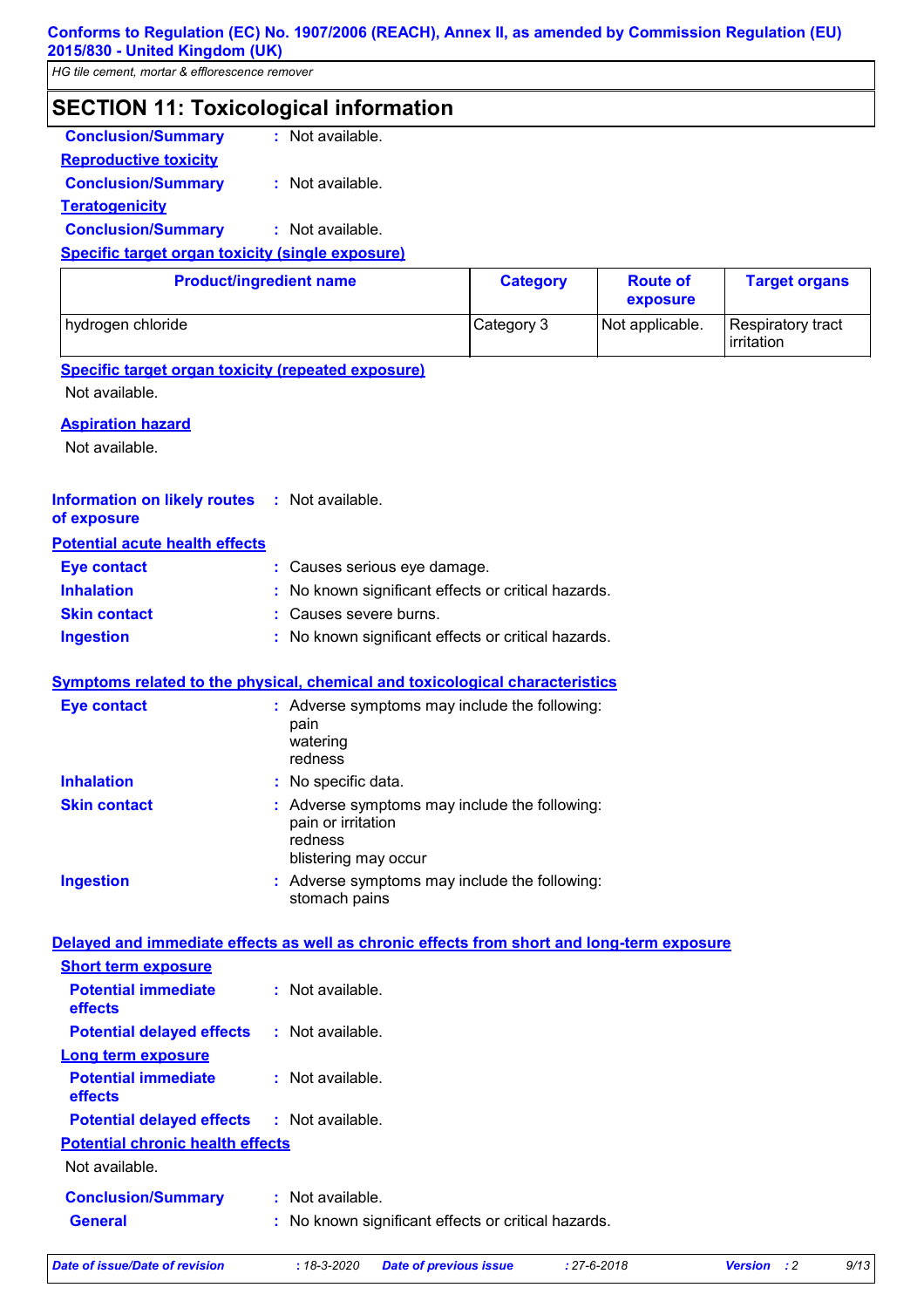*HG tile cement, mortar & efflorescence remover*

# **SECTION 11: Toxicological information**

| : No known significant effects or critical hazards.<br><b>Mutagenicity</b>          |
|-------------------------------------------------------------------------------------|
| : No known significant effects or critical hazards.<br><b>Teratogenicity</b>        |
| <b>Developmental effects</b><br>: No known significant effects or critical hazards. |
| <b>Fertility effects</b><br>: No known significant effects or critical hazards.     |

#### **Other information :** Not available.

# **SECTION 12: Ecological information**

## **12.1 Toxicity**

| <b>Product/ingredient name</b> | <b>Result</b>                                                       | <b>Species</b>                                                | <b>Exposure</b>       |
|--------------------------------|---------------------------------------------------------------------|---------------------------------------------------------------|-----------------------|
| hydrogen chloride              | Acute LC50 240000 µg/l Marine water                                 | Crustaceans - Carcinus<br>maenas - Adult                      | 48 hours              |
| sulphamidic acid               | Acute LC50 282 ppm Fresh water<br>Acute LC50 14200 µg/l Fresh water | Fish - Gambusia affinis - Adult<br>Fish - Pimephales promelas | 96 hours<br>I96 hours |
| <b>Conclusion/Summary</b>      | : Easily biological degradable                                      |                                                               |                       |

## **12.2 Persistence and degradability**

**Conclusion/Summary :** Easily biological degradable

| <b>Product/ingredient name</b>                    | <b>Aquatic half-life</b> | <b>Photolysis</b> | Biodegradability |
|---------------------------------------------------|--------------------------|-------------------|------------------|
| HG tile cement, mortar &<br>efflorescence remover |                          |                   | Readily          |

## **12.3 Bioaccumulative potential**

| <b>Product/ingredient name</b> | <b>LogP</b> <sub>ow</sub> | <b>BCF</b> | <b>Potential</b> |
|--------------------------------|---------------------------|------------|------------------|
| sulphamidic acid               | 0,101                     |            | low              |

| <b>12.4 Mobility in soil</b>                            |                  |
|---------------------------------------------------------|------------------|
| <b>Soil/water partition</b><br><b>coefficient (Koc)</b> | : Not available. |
| <b>Mobility</b>                                         | : Not available. |

## **12.5 Results of PBT and vPvB assessment**

- **PBT :** Not applicable.
- **vPvB :** Not applicable.

**12.6 Other adverse effects** : No known significant effects or critical hazards.

# **SECTION 13: Disposal considerations**

The information in this section contains generic advice and guidance. The list of Identified Uses in Section 1 should be consulted for any available use-specific information provided in the Exposure Scenario(s).

## **13.1 Waste treatment methods**

# **Product**

| <b>Methods of disposal</b> | : The generation of waste should be avoided or minimised wherever possible.<br>Disposal of this product, solutions and any by-products should at all times comply<br>with the requirements of environmental protection and waste disposal legislation<br>and any regional local authority requirements. Dispose of surplus and non-<br>recyclable products via a licensed waste disposal contractor. Waste should not be<br>disposed of untreated to the sewer unless fully compliant with the requirements of<br>all authorities with jurisdiction. |
|----------------------------|------------------------------------------------------------------------------------------------------------------------------------------------------------------------------------------------------------------------------------------------------------------------------------------------------------------------------------------------------------------------------------------------------------------------------------------------------------------------------------------------------------------------------------------------------|
|----------------------------|------------------------------------------------------------------------------------------------------------------------------------------------------------------------------------------------------------------------------------------------------------------------------------------------------------------------------------------------------------------------------------------------------------------------------------------------------------------------------------------------------------------------------------------------------|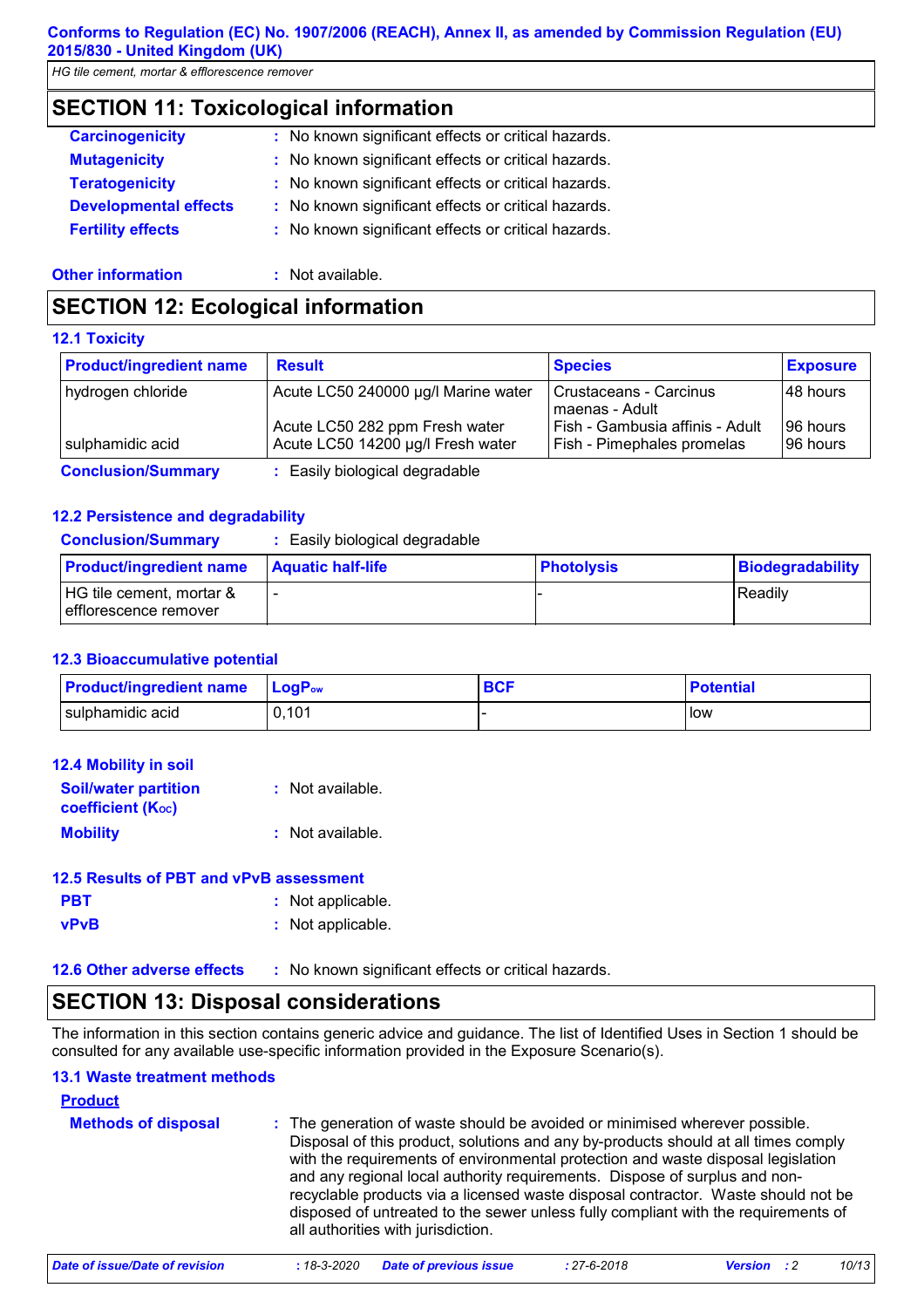| <b>SECTION 13: Disposal considerations</b>                                                                                     |                                                                                                                                                                                                                                                                                                                                              |  |
|--------------------------------------------------------------------------------------------------------------------------------|----------------------------------------------------------------------------------------------------------------------------------------------------------------------------------------------------------------------------------------------------------------------------------------------------------------------------------------------|--|
| <b>Hazardous waste</b><br>: The classification of the product may meet the criteria for a hazardous waste.<br><b>Packaging</b> |                                                                                                                                                                                                                                                                                                                                              |  |
| <b>Methods of disposal</b>                                                                                                     | : The generation of waste should be avoided or minimised wherever possible. Waste<br>packaging should be recycled. Incineration or landfill should only be considered<br>when recycling is not feasible.                                                                                                                                     |  |
| <b>Special precautions</b>                                                                                                     | : This material and its container must be disposed of in a safe way. Care should be<br>taken when handling emptied containers that have not been cleaned or rinsed out.<br>Empty containers or liners may retain some product residues. Avoid dispersal of<br>spilt material and runoff and contact with soil, waterways, drains and sewers. |  |

# **SECTION 14: Transport information**

|                                           | <b>ADR/RID</b>                                                                              | <b>ADN</b>                                                                  | <b>IMDG</b>                                                                 | <b>IATA</b>                                                                 |  |
|-------------------------------------------|---------------------------------------------------------------------------------------------|-----------------------------------------------------------------------------|-----------------------------------------------------------------------------|-----------------------------------------------------------------------------|--|
| 14.1 UN number                            | <b>UN1760</b>                                                                               | <b>UN1760</b>                                                               | <b>UN1760</b>                                                               | <b>UN1760</b>                                                               |  |
| 14.2 UN proper<br>shipping name           | <b>CORROSIVE LIQUID,</b><br>N.O.S. (Hydrochloric<br>acid, sulphamidic acid)                 | <b>CORROSIVE LIQUID,</b><br>N.O.S. (Hydrochloric<br>acid, sulphamidic acid) | <b>CORROSIVE LIQUID,</b><br>N.O.S. (Hydrochloric<br>acid, sulphamidic acid) | <b>CORROSIVE LIQUID,</b><br>N.O.S. (Hydrochloric<br>acid, sulphamidic acid) |  |
| <b>14.3 Transport</b><br>hazard class(es) | 8<br>≚≝                                                                                     | 8                                                                           | 8                                                                           | 8                                                                           |  |
| <b>14.4 Packing</b><br>group              | $\mathbf{III}$                                                                              | III                                                                         | III                                                                         | $\mathbf{III}$                                                              |  |
| 14.5<br><b>Environmental</b><br>hazards   | No.                                                                                         | No.                                                                         | No.                                                                         | No.                                                                         |  |
| <b>Additional</b><br>information          | <b>Hazard identification</b><br>number 80<br>Limited quantity 5 L<br><u>Tunnel code</u> (E) |                                                                             | <b>Emergency</b><br>schedules F-A, S-B                                      |                                                                             |  |

**user**

**14.6 Special precautions for : Transport within user's premises:** always transport in closed containers that are upright and secure. Ensure that persons transporting the product know what to do in the event of an accident or spillage.

| <b>14.7 Transport in bulk</b>  | : N |
|--------------------------------|-----|
| according to Annex II of       |     |
| <b>Marpol and the IBC Code</b> |     |

# **SECTION 15: Regulatory information**

**15.1 Safety, health and environmental regulations/legislation specific for the substance or mixture EU Regulation (EC) No. 1907/2006 (REACH)**

**Annex XIV - List of substances subject to authorisation**

**:** Not applicable.

# **Annex XIV**

None of the components are listed.

**Substances of very high concern**

None of the components are listed.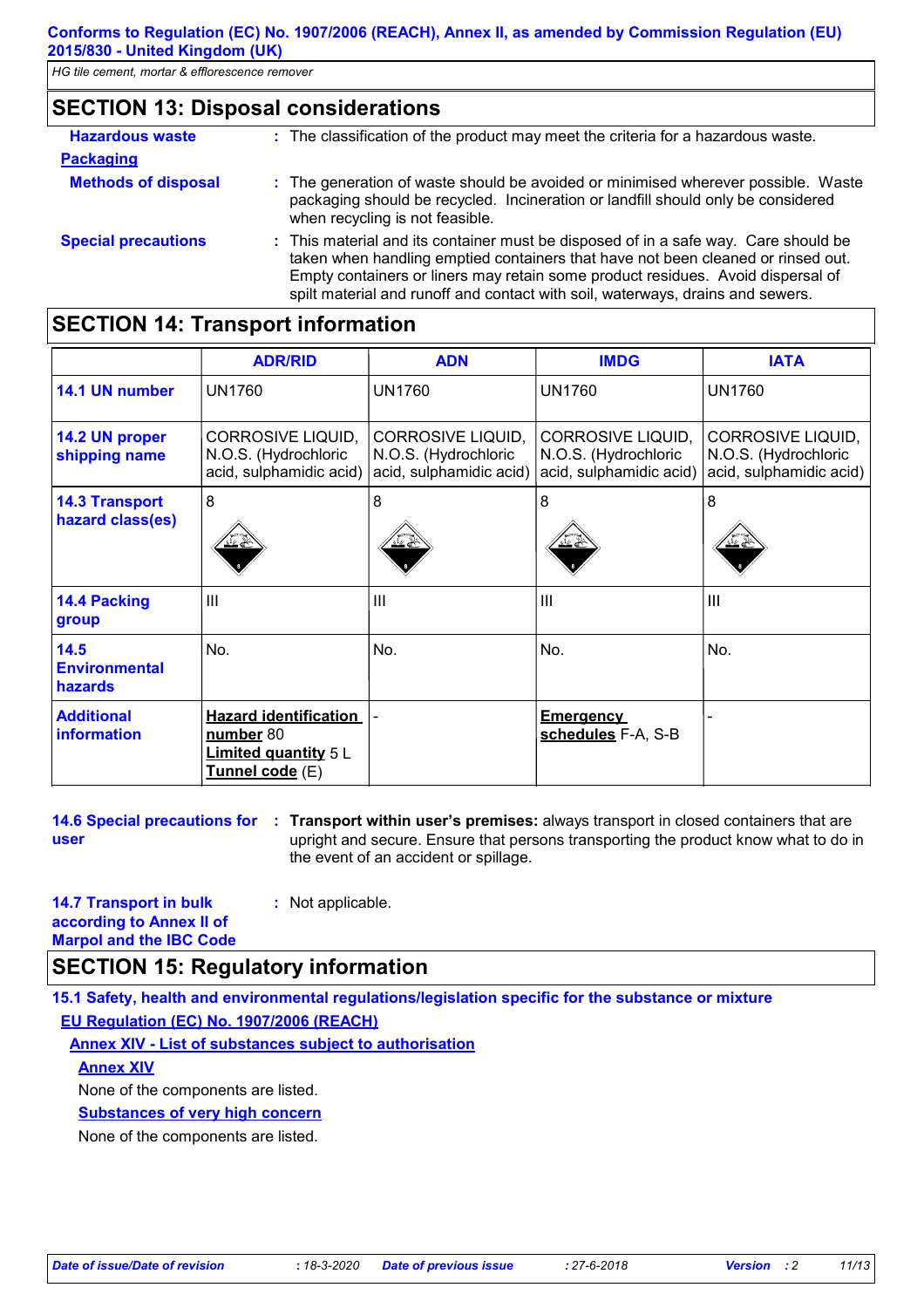# **SECTION 15: Regulatory information**

| <b>Annex XVII - Restrictions : Not applicable.</b><br>on the manufacture.<br>placing on the market<br>and use of certain<br>dangerous substances,<br>mixtures and articles<br><u>Other EU regulations</u> |                                          |
|-----------------------------------------------------------------------------------------------------------------------------------------------------------------------------------------------------------|------------------------------------------|
|                                                                                                                                                                                                           |                                          |
| <b>Europe inventory</b>                                                                                                                                                                                   | : All components are listed or exempted. |
| <b>Black List Chemicals</b><br>(76/464/EEC)                                                                                                                                                               | t                                        |
| <b>Industrial emissions</b><br>(integrated pollution<br>prevention and control) -<br>Air                                                                                                                  | : Listed                                 |
| Ozone depleting substances (1005/2009/EU)                                                                                                                                                                 |                                          |
| Not listed.                                                                                                                                                                                               |                                          |
| <b>Prior Informed Consent (PIC) (649/2012/EU)</b><br>Not listed.                                                                                                                                          |                                          |
| <b>Seveso Directive</b>                                                                                                                                                                                   |                                          |

This product is not controlled under the Seveso Directive.

| <b>Contains (Regulation</b><br>(EC) No 648/2004) | Inon-ionic surfactants | $5\%$ |
|--------------------------------------------------|------------------------|-------|
|                                                  | <b>Derfumes</b>        |       |

## **References :**

#### **International regulations**

**Chemical Weapon Convention List Schedules I, II & III Chemicals** Not listed.

## **Montreal Protocol (Annexes A, B, C, E)**

Not listed.

**Stockholm Convention on Persistent Organic Pollutants** Not listed.

**Rotterdam Convention on Prior Informed Consent (PIC)** Not listed.

## **UNECE Aarhus Protocol on POPs and Heavy Metals**

Not listed.

# **International lists**

| <b>National inventory</b> |                                          |
|---------------------------|------------------------------------------|
| <b>Australia</b>          | : All components are listed or exempted. |
| <b>Canada</b>             | : All components are listed or exempted. |
| <b>China</b>              | : All components are listed or exempted. |
| <b>Turkey</b>             | : Not determined.                        |
| <b>United States</b>      | : All components are listed or exempted. |
| <b>Taiwan</b>             | : Not determined.                        |
| <b>Philippines</b>        | : All components are listed or exempted. |
| <b>New Zealand</b>        | : All components are listed or exempted. |
| <b>Malaysia</b>           | : Not determined.                        |
| <b>Republic of Korea</b>  | : All components are listed or exempted. |